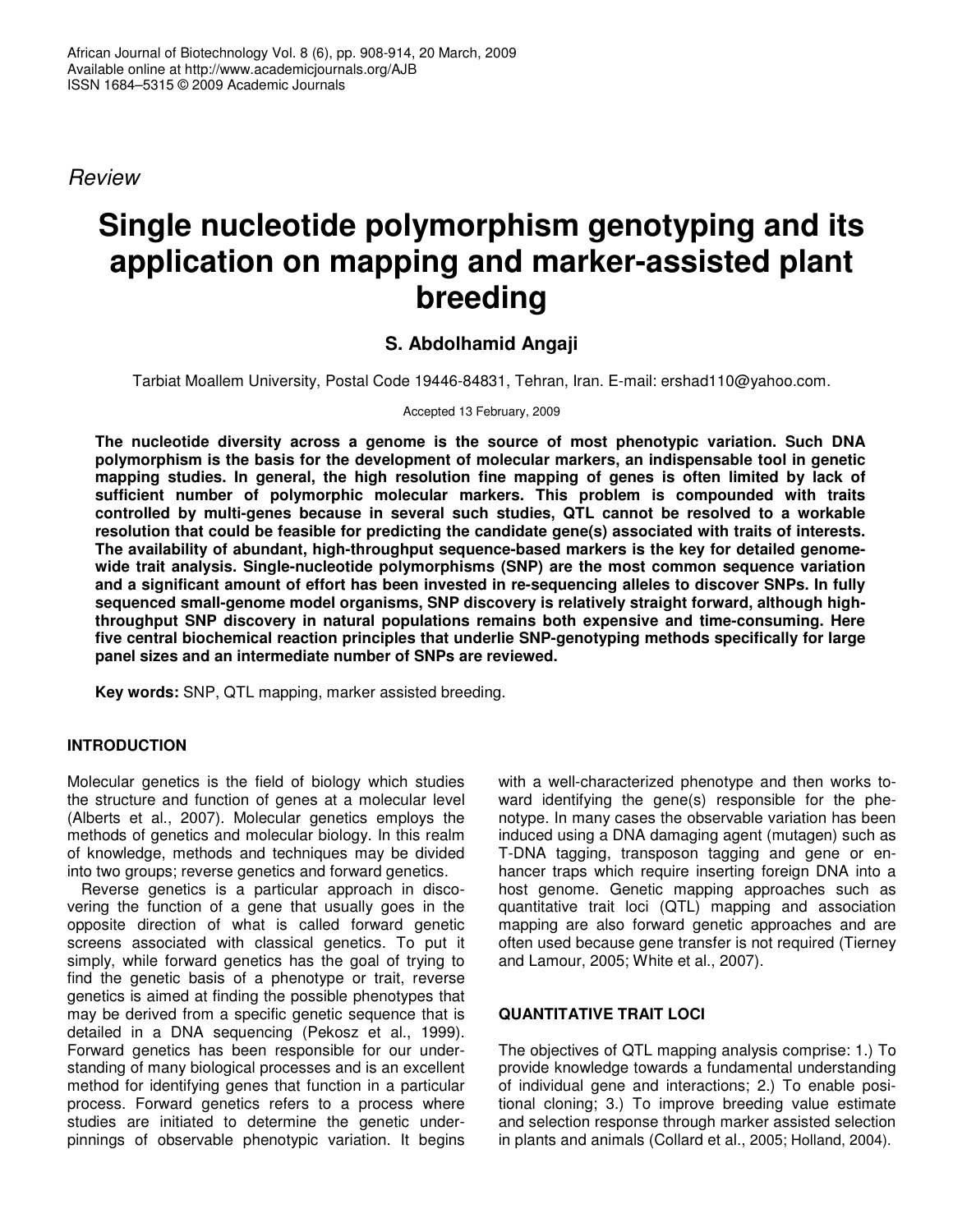QTL mapping analysis is the statistical study of the alleles that occur in a locus and the phenotypes (physical forms or traits) that they produce. Because most traits of interest are governed by more than one gene, defining and studying the entire locus of genes related to a trait gives hope of understanding what effect the genotype of an individual might have in the real world (Zeng, 1994).

#### **ELEMENTS NECESSARY TO DETECT QTLS**

#### **Availability of a population segregating for the trait(s) of interest**

The construction of a linkage map requires a segregating plant population (that is, a population derived from sexual reproduction). The parents selected for the mapping population will differ in one or more traits of interest. Population sizes used in preliminary genetic mapping studies generally range from 50 to 500 individuals. However larger populations are required for highresolution mapping. If the map will be used for QTL studies (which is usually the case), then an important point to note is that the mapping population must be phenotypically evaluated (that is, trait data must be collected) before subsequent QTL mapping. Generally in self-pollinating species, mapping populations originate from parents that are both highly homozygous (inbred). In cross pollinating species, the situation is more complicated since most of these species do not tolerate inbreeding. Many cross pollinating plant species are also polyploid (contain several sets of chromosome pairs). Mapping populations used for mapping cross pollinating species may be derived from a cross between a heterozygous parent and a haploid or homozygous parent (Tanksley, 1993; Young, 1994).

#### **Genotype of all individuals constituting the segregating population using genetic markers**

Genetic markers represent genetic differences between individual organisms or species. Generally, they do not represent the target genes themselves but act as 'signs' or 'flags'. Genetic markers that are located in close proximity to genes (that is, tightly linked) may be referred to as gene 'tags'. Such markers themselves do not affect the phenotype of the trait of interest because they are located only near or 'linked' to genes controlling the trait. All genetic markers occupy specific genomic positions within chromosomes (like genes) called 'loci' (singular 'locus') (Collard et al., 2005).

There are three major types of genetic markers: 1.) morphological (also 'classical' or 'visible') markers which themselves are phenotypic traits or characters; 2.) biochemical markers, which include allelic variants of enzymes called isozymes; and 3.) DNA (or molecular) markers, which reveal sites of variation in DNA morpho-

logical markers and are usually visually characterized phenotypic characters such as flower color, seed shape, growth habits or pigmentation. Isozyme markers are differences in enzymes that are detected by electrophoresis and specific staining. The major disadvantages of morphological and biochemical markers are that they may be limited in number and are influenced by environmental factors or the developmental stage of the plant. However, despite these limitations, morphological and biochemical markers have been extremely useful to breeders (Tanksley, 1993; Winter and Kahl, 1995).

DNA markers are the most widely used type of marker predominantly due to their abundance. They arise from differrent classes of DNA mutations such as substitution mutations (point mutations), rearrangements (insertions or deletions) or errors in replication of tandemly repeated DNA. These markers are selectively neutral because they are usually located in non-coding regions of DNA. Unlike morphological and biochemical markers, DNA markers are practically unlimited in number and are not affected by environmental factors and/or the developmental stage of the plant. Apart from the use of DNA markers in the construction of linkage maps, they have numerous applications in plant breeding such as assessing the level of genetic diversity within germplasm and cultivar identity. These markers can be broadly classified in the following four groups: 1.) hybridization based markers (e.g. RFLP); 2.) PCR based markers (e.g. RAPD, SSR); 3.) molecular markers based on PCR followed by hybridization (RAPD/MP-PCR) and; 4.) sequencing and DNA chip based markers (e.g. SNP) (Paterson et al., 1991; Gupta, et al., 1999; Jones et al., 1997).

#### **Phenotype of all individuals constituting the segregating population for all traits measured**

The accuracy of the estimated M-QTL genetic parameters, such as their effects, genomic locations and gene actions, vary considerably, depending largely on errors in phenotyping. The nature and size of mapping populations and use of replications in phenotyping play a key role in reducing phenotyping errors (Young, 1994).

#### **Linkage analysis**

The final step of the construction of a linkage map involves coding data for each DNA marker on each individual of a population and conducting linkage analysis using computer programs. Missing marker data can also be accepted by mapping programs. Although linkage analysis can be performed manually for a few markers, it is not feasible to manually analyze and determine linkages between large numbers of markers that are used to construct maps; computer programs are required for this purpose. Linkage between markers is usually calculated using odds ratios (that is, the ratio of linkage versus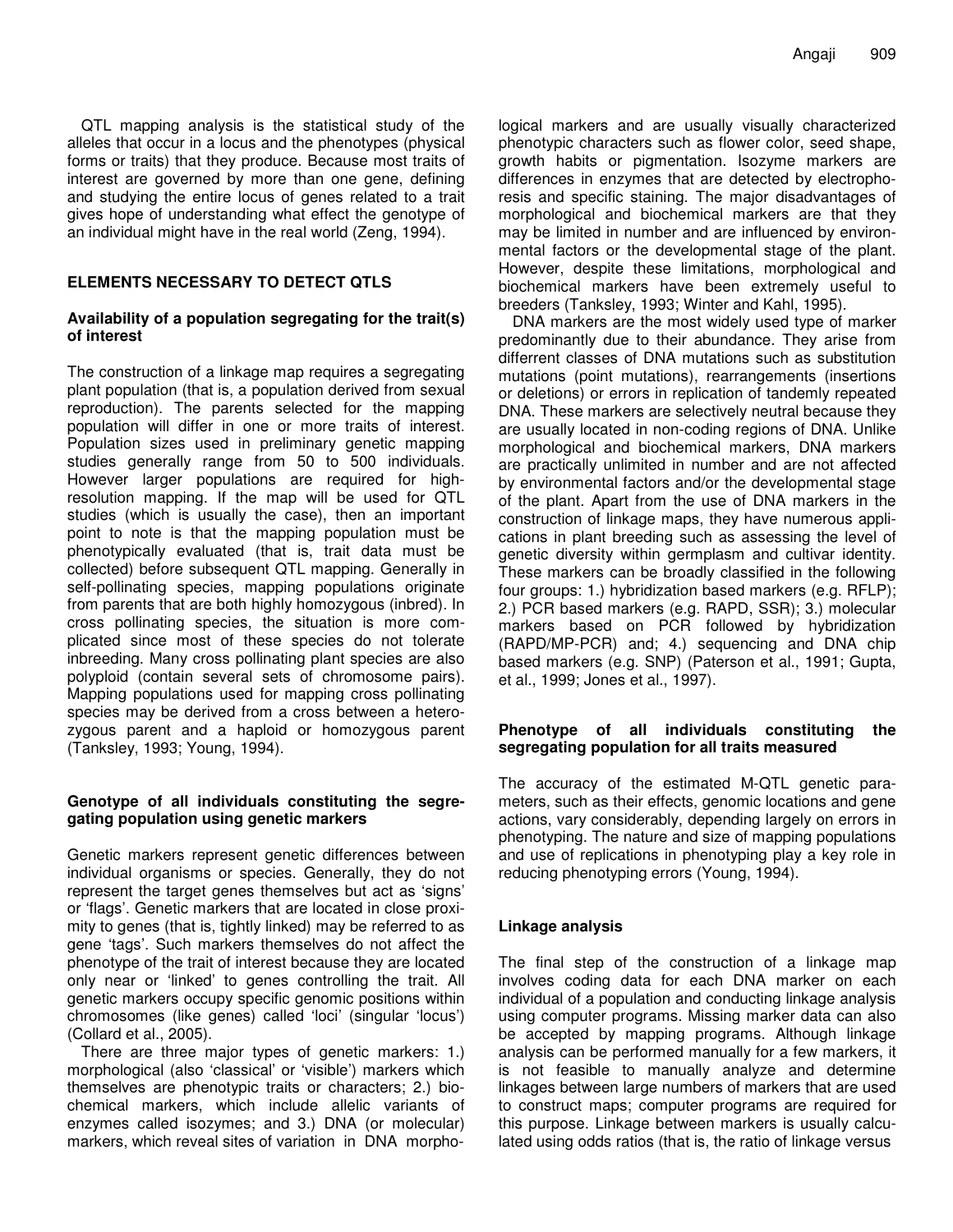no linkage). This ratio is more conveniently expressed as the logarithm of the ratio, and is called a logarithm of odds (LOD) value or LOD score (Risch, 1992). LOD values of *>*3 are typically used to construct linkage maps. An LOD value of 3 between two markers indicates that linkage is 1000 times more likely (that is, 1000:1) than no linkage (null hypothesis). LOD values may be lowered in order to detect a greater level of linkage or to place additional markers within maps constructed at higher LOD values. Commonly used software programs include Mapmaker/EXP (Lincoln et al., 1993) and MapManager QTX (Manly et al., 2001), which are freely available from the internet. JoinMap is another commonly-used program for constructing linkage maps (Collard et al., 2005; Stam, 1993).

#### **MARKER ASSISTED SELECTION**

In contrast to past decades, when almost no markers were available and breeding was mostly based on the selection of phenotype, advances in molecular genetics have enabled the partial dissection of the "black box" of quantitative traits. The use of molecular genetics rests on the ability to determine the genotype of individuals using DNA analysis (Newbury, 2003).

Markers are effective aids to selection in three ways. First, markers can aid selection on target alleles whose effects are difficult to observe phenotypically. Examples include recessive genes, multiple disease resistance gene pyramids combined in one genotype (where they can epistatically mask each other's effect), alleles that are not expressed in the selection environments (e.g. genes conferring resistance to a disease that is not regularly present in environments) or genes whose phenoltypic assays are more expensive that marker assays (e.g. some end-use or grain quality traits) (Holland, 2004).

Second, markers can be used to select for rare progeny in which recombinations near the target gene have produced chromosomes that contain the target allele and as little possible, surrounding DNA from donor parent. Young and Tanksley (1989) demonstrated that large amounts of donor parent chromosomal material can remain around a target gene even after many generations of conventional backcrossing. Since this surrounding material may contribute to "linkage drag" especially if the donor parent is a wild relative or exotic germplasm source, minimizing the size of introgressed segments from the donor parent is often critical to the successful backcross breeding of a new cultivar.

Third, markers that are unlinked to a target allele can also be useful in marker-assisted backcrossing, by permitting selection for those progeny with higher proportions of the recurrent parent genetic background. After two backcrosses, for example, progeny are expected to have recurrent parent alleles at on average 87.5% loci unlinked to the target gene. However, variation around this average proportion exists among the progeny and

"background markers" can identify those progeny that are most similar to the recurrent parent. This can reduce the number of generations needed to obtain a genotype with 98 or 99% genetic similarity to recurrent parent for a fixed sample size (Frisch et al., 1998).

#### **SNP GENOTYPING**

In general, popular techniques employ markers based on length differences, such as SSR (Provan et al., 1996; Milbourne et al., 1998), on alterations within restriction sites of DNA cutting enzymes, such as RFLP (Paterson et al., 1988; Tanksley et al., 1989), AFLP (Vos et al., 1995) and CAPS (Konieczny and Ausubel, 1993) and on short polymorphic sequences, such as gene- and allelespecific markers (SCAR) (Paran and Michelmore 1993) and DALP (Desmarais et al., 1998). Combinations of these principles often are applied to increase the number of useful polymorphisms detected in a limited number of steps. While having the advantage of being applicable at the species level and also in less-studied genomes, the common drawback of all these marker technologies is their dependence on the distribution and frequency of redundant, global features across a genome. A global marker technique that relies on the recognition site of a specific restriction enzyme can maximally detect all the corresponding restriction sites within a genome. In contrast, every SNP in context with its surrounding genomic sequence is unique. SNPs can mark functionally important allelic differences and SNPs that flag individual alleles of known genes have been used widely as molecular markers (Nakitandwe et al., 2007).

SNPs are naturally occurring variants that affect a single nucleotide. These markers are the most common form of genetic variation between individuals and occur once every 1,000 bases or so (Perkel, 2008). They are most commonly changes from one base to another transitions and transversions-, but single base insertions and deletions (indel) are also SNPs. Some authors regard two-nucleotide changes and small indels up to a few nucleotides as SNPs, in which case the term simple nucleotide polymorphism may be preferred (Batley et al., 2003).

The study of the distribution of genetic variants, including SNPs, lie within the domain of population genetics and the study of the relationship between SNPs and phenotypic variation lies in the domain of quantitative genetics. Genomics methods have led to a renaissance of interest in both fields of enquiry. While the earliest applications of genomics were in the mapping of Mendelian loci, the emerging importance of SNPs lies in the mapping and identification of quantitative trait loci, which are loci that contribute to polygenic phenotypic variation. On one hand, SNPs provide the wherewithal to scan genomes for linkage to QTL; on the other hand, the vast majority of QTL effects are almost certainly due to as yet unidentified SNPs. For both reasons, characterization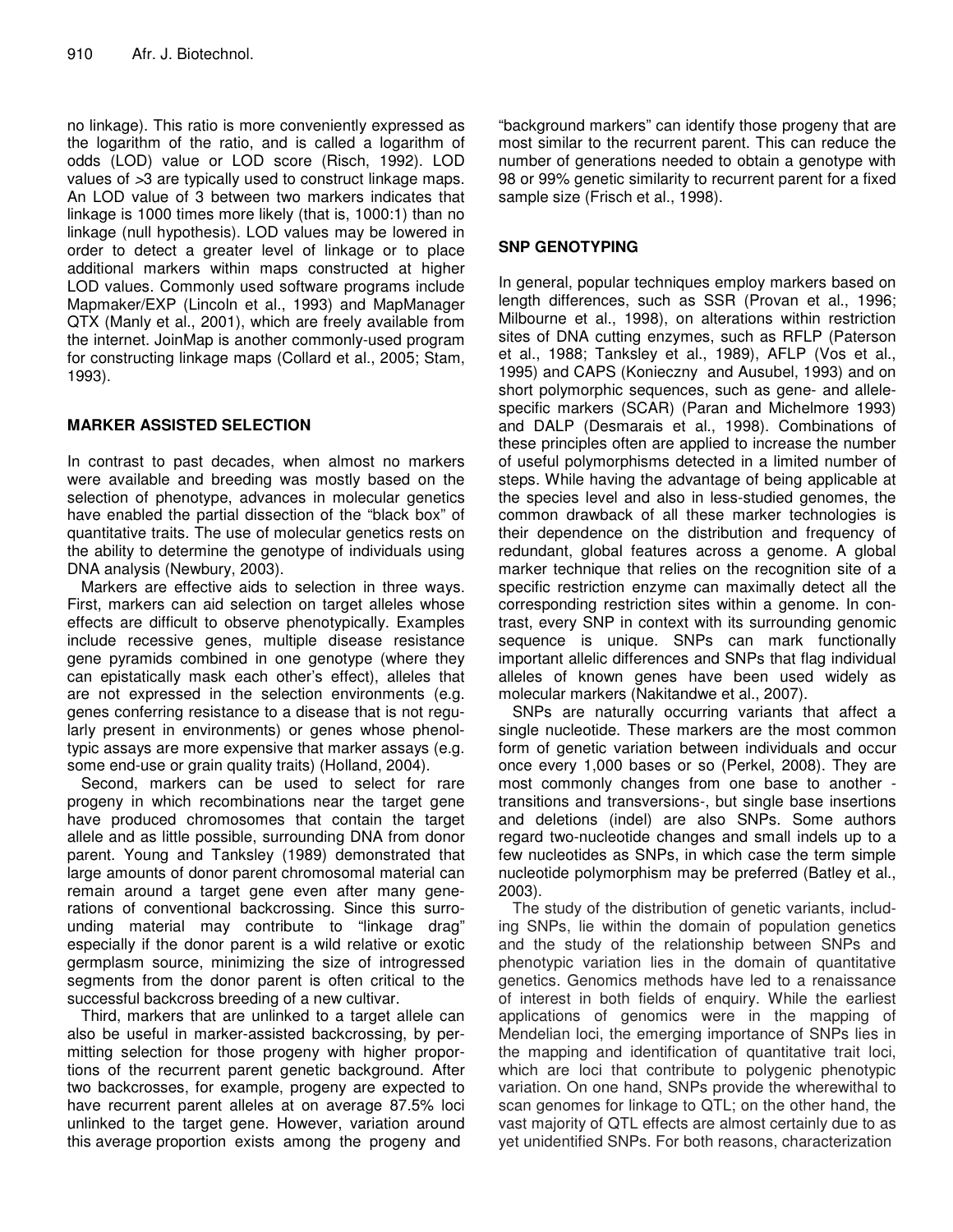of the distribution of SNP variation is a major goal of most genome projects (Greg and Muse, 2004).

Due to the abundance of SNPs and development of sophisticated high-throughput SNP detection systems, it has recently been proposed that SNP markers will have a great influence on future mapping research studies and MAS (Rafalski, 2002; Koebner and Summers, 2003). The following is a summary of central biochemical reaction principles that underlie SNP-genotyping methods:

#### **Restriction site cleavage**

Single base differences between alleles generate restricttion sites and can be used as CAPS markers (Michaels and Amasino, 1998). PCR-RF-SSCP (PRS), which combines cleaved amplified polymorphic sequence (CAPS) and single-strand conformation polymorphism (SSCP), is expected to be a useful technique for DNA polymerphism analysis (Sato and Nishio, 2003).

SSCP analysis is a widely accepted and useful application for detecting mutations or DNA polymorphisms based on the ability of a single (or multiple) nucleotide change to alter the electrophoretic mobility of a singlestranded DNA molecule under non-denaturing conditions (Bernat et al., 2002; Nikolausz et al., 2008).

To distinguish between alleles without restriction sites that differ by a single nucleotide, Michaels and Amasino (1998) designed the following method thus: The region of DNA containing the base change is amplified using primers which contain one or two mismatches. The introduction of these base changes into the PCR product and together with the base change between alleles creates a unique restriction site in one of the alleles. However, the majority of single base changes do not generate restricttion site differences.

#### **PCR-based methods**

**Allele specific primers:** The method operates on the basis of the specific amplification of a target allele by the polymerase chain reaction with extension primers designed such that their 3' end is placed at the mutation site. When this base is complementary to that of the specific allele, the DNA segment is amplified; when it is not complementary, the polymerase chain reaction cannot proceed (Okayama et al., 1989).

**Sequence Polymorphism-Derived (SPD) markers:** These markers proved highly efficient for fingerprinting of individuals possessing a homogeneous genetic background. SPD markers are obtained from within noninformative, conventional molecular marker fragments that are screened for SNPs to design allele-specific PCR primers. The method makes use of primers containing a single, 3'-terminal locked nucleic acid (LNA) base which is a bicyclic nucleic acid where a ribonucleoside is linked

between the 2-oxygen and the 4-carbon atoms with a methylene unit. Locked and by "locking" the molecule with the methylene bridge, the LNA™ is constrained in the ideal conformation for Watson-Crick binding. LNA™ therefore makes the pairing with a complementary nucleotide strand more rapid and increases the stability of the resulting duplex. LNA™ nucleosides give rise to increased thermal stability and discriminative power of duplexes resulting in various unique features (Nakitandwe et al., 2007).

**Targeting induced local lesions in genomes (TILLinG):** Targeting induced local lesions in genomes is a recently developed method for detecting mutations in a high-throughput manner available to plant geneticists. TILLinG is a non-transgenic reverse genetics approach that is applicable to all animal and plant species which can be mutagenized, regardless of its mating/pollinating system, ploidy level or genome size. This approach requires prior DNA sequence information and takes advantage of a mismatch endonuclease to locate and detect induced mutations. Ultimately, it can provide an allelic series of silent, missense, nonsense and splice site mutations to examine the effect of various mutations in a gene. TILLinG has proven to be a practical, efficient and effective approach for functional genomic studies in numerous plant and animal species. EcoTILLinG, which is a variant of TILLinG, examines natural genetic variation in populations and has been successfully utilized in animals and plants to discover SNPs including rare ones (Barkley and Wang, 2008).

To discover nucleotide changes within a particular gene, PCR is performed with gene-specific primers that are end-labeled with fluorescent molecules. After PCR, samples are denatured and annealed to form heteroduplexes between polymorphic DNA strands. Mismatched base pairs in these heteroduplexes are cleaved by digestion with a single-strand specific nuclease. The resulting products are size-fractionated using denaturing polyacrylamide gel electrophoresis and visualized by fluorescence detection. The migration of cleaved products indicates the approximate location of nucleotide polymorphisms. Throughput is increased and costs are reduced by sample pooling, multi-well liquid handling and automated gel band mapping. Once genomic DNA samples have been obtained, pooled and arrayed, thousands of samples can be screened daily (Till et al., 2006).

One possible limitation of this procedure is that it would be ideally done on homozygous lines. If there is doubt, the assay should be conducted with just the DNA from each recombinant inbred line; no SNPs should be detected (Collard et al., 2008).

**Minisequencing primers:** In the minisequencing primer extension reaction, a DNA polymerase is used specifically to extend a primer that anneals immediately adjacent to the nucleotide position to be analyzed with a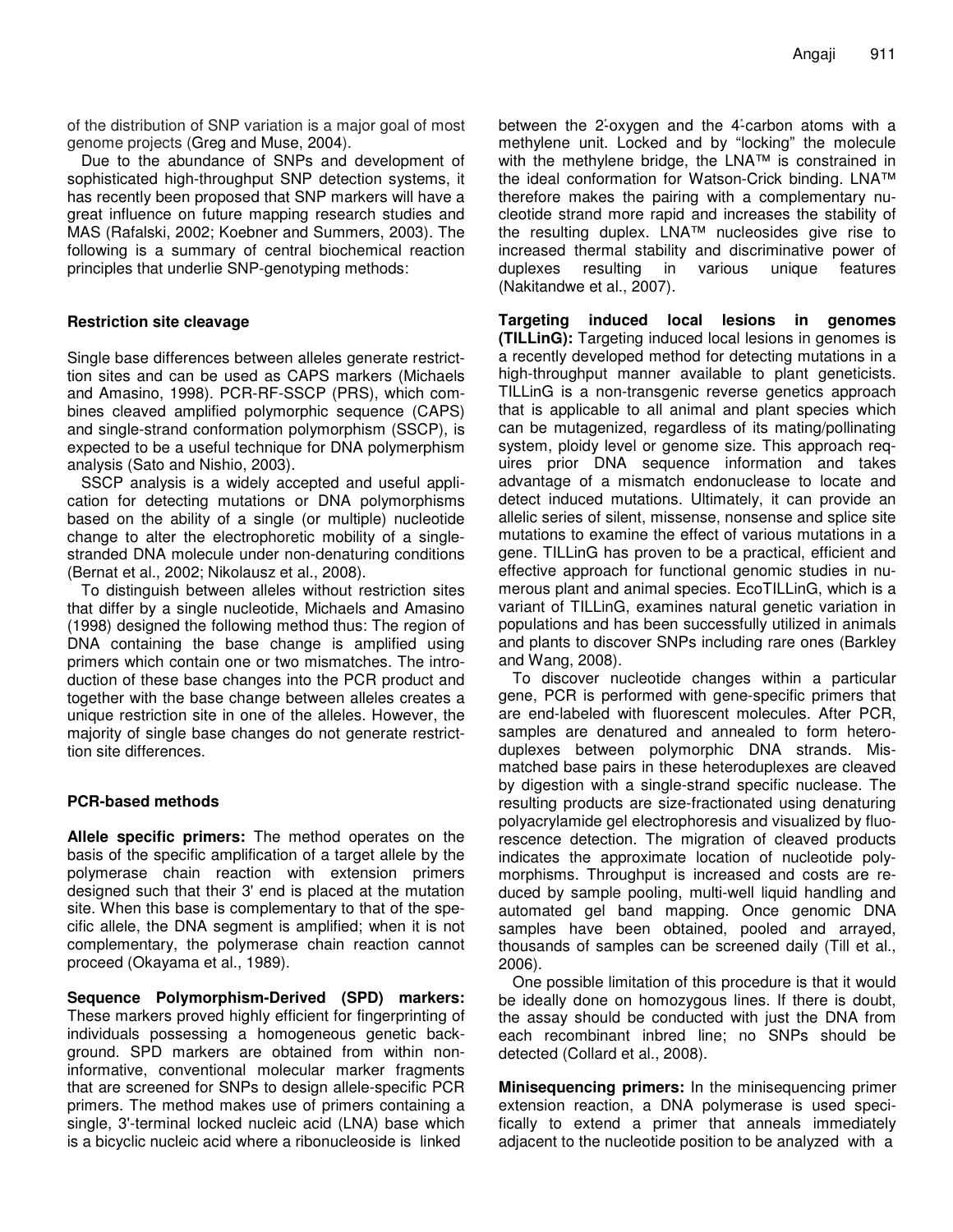single labeled nucleoside triphospate complementary to the nucleotide at the variant site. The reaction allows highly specific detection of point mutations and SNPs. Because all SNPs can be analyzed with high specifically at the same reaction conditions, mini-sequencing is a promising reaction principle for multiplex high-throughput genotyping assays. It is also a useful tool for accurate quantitative PCR-based analysis (Syvänen, 1999). The technique is based on the annealing of a single primer adjacent to the polymorphic target site. The 3' primer is extended by a DNA polymerase in a cycle sequencing reaction using fluorescently labeled dideoxynucleotide (ddNTP) and the other deoxynucleotides (dNTPs). The DNA polymerase will extend the minisequencing primer until a ddNTP is incorporated when it stops. The product size varies according to the primer size and the nucleotide sequence that is adjacent to it. Tails of different sizes are added to each primer to allow the type resolution of several SNPs in the same reaction. The minisequencing products are then visualized using an automatic fluorescent DNA sequencer (Carvalho et al., 2005).

#### **Allele-specific ligation probes**

DNA ligase catalyzes the ligation of the 3' end of a DNA fragment to the 5' end of a directly adjacent DNA fragment. This mechanism can be used to interrogate an SNP by hybridizing two probes directly over the SNP polymorphic site, whereby ligation can occur if the probes are identical to the target DNA. In the oligonucleotide ligase assay, two probes are designed; an allele-specific probe which hybridizes to the target DNA so that it's 3' base is situated directly over the SNP nucleotide and a second probe that hybridizes the template upstream (downstream according to the complementary strand) of the SNP polymorphic site providing a 5' end for the ligation reaction. If the allele-specific probe matches the target DNA, it will fully hybridize to the target DNA and ligation can occur. Ligation does not generally occur in the presence of a mismatched 3' base. Ligated or unligated products can be detected by gel electrophoresis, MALDI-TOF mass spectrometry or by capillary electrophoresis for large-scale applications (Rapley and Harbron, 2004).

### **Hybridization-based methods**

**Allele-specific oligonucleotide probes:** An alternative and simpler technique was described by Ji et al (2004). The genotypes of a given SNP were differentiated by hybridization with a pair of allele-specific probes labeled with dual-color fluorescent (Cy3, Cy5) (Liu et al., 2007). The probes are allowed to base pair with the target DNA that contains the SNP at conditions in which only perfectly matched probe-target hybrids are stable, and hybrids that contain a mismatch are unstable (Syvänen, 2001).

**Single-feature polymorphism (SFP):** A polymorphism detected by a single probe in an oligonucleotide array is called a single**-**feature polymorphsim (SFP), where a feature refers to a probe in the array (Cui et al., 2005). SFPs were first identified in yeast as significant differences in hybridization intensity between strains when genomic DNA was hybridized to high-density oligonucleotide expression arrays (Winzeler et al., 1998). Subsequently, the method was used in the considerably more complex context of *Arabidopsis thaliana* genome (Borevitz et al., 2003). The two main advantages of SFPs are that standard expression arrays are used in lieu of specialized genotyping technology and that no prior knowledge of SNPs is required. SFP typing is currently being applied to a wide range of organisms such as mosquito (Turner et al., 2005) and barley (Rostoks et al., 2005) with some decrease in the signal-to-noise ratio as genome size increases. Replicating the arrays improves the accuracy with which polymorphisms are detected, but with a consequent trade-off in terms of cost (Kim et al., 2006). Each SFP is scored by the presence or absence of a hybridization signal with its corresponding oligonucleotide probe on the array (Barrett et al., 2004).

### **Invader probe**

The invader assay uses a structure-specific flap endonuclease (FEN) to cleave a three-dimensional complex formed by the hybridization of allele-specific overlapping oligonucleotides to target DNA containing an SNP site (Olivier, 2005). Flap endonucleases isolated from archaea (Lyamichev et al., 1999) is an endonuclease that catalyzes structure-specific cleavage. This cleavage is highly sensitive to mismatches and can be used to interrogate SNPs with a high degree of specificity (Olivier, 2005).

In the basic invader assay (Third Wave Technologies), a FEN called cleavase is combined with two specific oligonucleotide probes that together with the target DNA can form a tripartite structure recognized by cleavase. The first probe, called the invader oligonucleotide is complementary to the 3' end of the target DNA. The last base of the invader oligonucleotide is a non-matching base that overlaps the SNP nucleotide in the target DNA. The second probe is an allele-specific probe which is complementary to the 5' end of the target DNA, but also extends past the 3' side of the SNP nucleotide. The allele-specific probe will contain a base complementary to the SNP nucleotide. If the target DNA contains the desired allele, the Invader and allele-specific probes will bind to the target DNA forming the tripartite structure. This structure is recognized by cleavase, which will cleave and release the 3' end of the allele-specific probe. If the SNP nucleotide in the target DNA is not a complementary allele-specific probe, the correct tripartite structure is not formed and no cleavage occurs. The invader assay is usually coupled with a fluorescence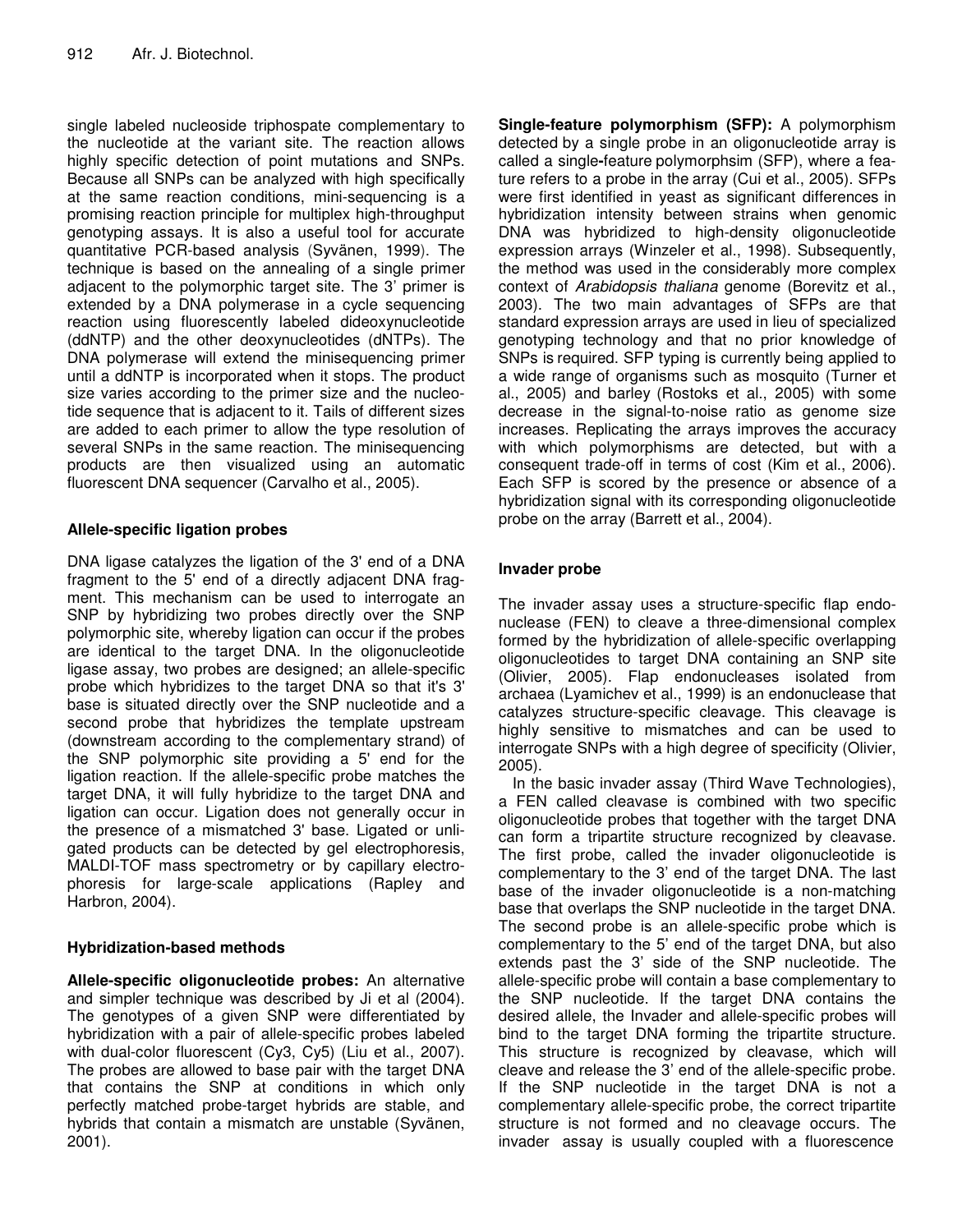resonance energy transfer (FRET) system to detect the cleavage event. In this setup, a quencher molecule is attached to the 3' end and a fluorophore is attached to the 5' end of the allele-specific probe. If cleavage occurs, the fluorophore will be separated from the quencher molecule generating a detectable signal (Syvänen, 2001; Olivier, 2005).

#### **REFERENCES**

- Alberts B, Johnson A, Lewis J, Raff M, Roberts K, Walter P (2007). Molecular Biology of the Cell. Garland science. Fifth Edition. 1392 p.
- Barkley NA, Wang ML (2008). Application of TILLING and EcoTILLING as Reverse Genetic Approaches to Elucidate the Function of Genes in Plants and Animals. Curr. Genom. 9: 212-226.
- Barrett MT, Scheffer A, Ben-Dor A, Sampas N, Lipson D, Kincaid R, Tsang P, Curry B, Baird K, Meltzer PS, Yakhini Z, Bruhn L, Laderman S (2004).Comparative genomic hybridization using oligonucleotide microarrays and total genomic DNA.Proc. Natl. Acad. Sci. USA*,* 101: 17765-17770.
- Batley J, Barker G, O'Sullivan H, Edwards KJ, Edwards D (2003). Mining for Single Nucleotide Polymorphisms and Isertion/ Deletions in Maize Expressed Sequence Tag Data. Plant Physiol. 132: 84-91.
- Bernat M, Titos E, Clària J (2002). Rapid identification of single nucleotide polymorphisms by fluorescence-based capillary electrophoresis. Genet. Mol. Res. 1(1): 72-78.
- Borevitz J,Liang D, Plouffe D, Chang H, Zhu T (2003). Large-scale identification of single-feature polymorphisms in complex genomes. Genom. Res. 13: 513-523.
- Carvalho CM, Pena SD (2005). Optimization of a multiplex minisequencing protocol for population studies and medical genetics. Genet. Mol. Res. 4(2): 115-125.
- Collard BCY, Jahufer MZZ, Brouwer JB, Pang ECK (2005). An introduction to markers, quantitative trait loci (QTL) mapping and marker-assisted selection for crop improvement: The basic concepts. Euphytica 142: 169-196.
- Collard BCY, Vera Cruz CM, McNally KL, Virk PS, Mackill DJ (2008). Rice Molecular Breeding Labratories in the GenomicsEra: Current Status and Future Considerations. Int. J. Plant Genom. doi: 10.1155/2008/524847.
- Cui X, Xu J, Asghar R , Condamine P, Svensson JT , Wanamaker S, Stein N , Roose M, Close TJ (2005). Detecting single-feature polymorphisms using oligonucleotide arrays and robustified projection pursuit. Bioinformatics 21(20): 3852-3858.
- Desmarais E, Lanneluc I, Langnel J (1998). Direct amplification of length polymorphisms (DALP) or how to get and characterize new genetic markers in many species. Nucl. Acids Res. 26: 1458-1465.
- Frisch M, Bohn M, Melchinger AE (1998). Comparison of selection strategies for marker-assisted backcrossing of a gene. Crop Sci. 39: 1295-1301.
- Greg G, Muse SV (2004). A Primer of Genome Science, Sinauer Associates Inc. Publishers. p. 378.
- Gupta P, Varshney R, Sharma P, Ramesh B (1999). Molecular markers and their applications in wheat breeding. Plant Breed. 118: 369–390.
- Holland JB (2004). Implementation of molecular markers for quantitative traits in breeding programs - challenges and opportunities. In: T Fischer et al. (ed.) New directions for a diverse planet: Proceedings for the 4th International Crop Science Congress, Brisbane, Australia, 26 September – 1 October. Online: http://www.cropscience.org.au/icsc2004/symposia/3/4/203\_hollandjb. htm - TopOfPage.
- Ji MJ, Hou P, Li S, He NY, Lu ZH (2004). Microarray-based method for genotyping of functional single nucleotide polymorphisms using dualcolor fluorescence hybridization. Mutat. Res. 548: 97-105.
- Jones N, Ougham H, Thomas H (1997). Markers and mapping: We are all geneticists now. New Phytol. 137: 165-177.
- Kim S, Zhao K, Jiang R, Molitor J, Borevitz JO, Nordborg M, Marjoram P (2006). Association Mapping With Single-Feature Polymorphisms. Genetics 173: 1125-1133.
- Koebner RM, Summers RW (2003). 21st century wheat breeding: selection in plots or detection in plates? Trends Biotechnol. 21: 59- 63.
- Konieczny A, Ausubel F (1993). A procedure for mapping Aradidopsis mutations using co-domonant ecotype-specific PCR based markers. Plant J. 4: 403-410.
- Lincoln S, Daly M, Lander E (1993). Constructing genetic linkage maps with MAPMAKER/EXP. Version 3.0. Whitehead Institute for Biomedical Research Technical Report, 3rd Edition.
- Liu H, Li S, Wang Z, Hou P, He Q, He N (2007). PCR amplification on magnetic nanoparticles: Application for high-throughput single nucleotide polymorphism genotyping. Biotechnol. J. 2(4): 508-511.
- Lyamichev V, Mast AL, Hall JG, Prudent JR, Kaiser MW, Takova T, Kwiatkowski RW, Sander TJ, Arruda Md, Arco DA, Neri BP, BrowMAD (1999). Polymorphism identification and quantitative detection of genomic DNA by invasive cleavage of oligonucleotide probes. Natur. Biotechnol. 17: 292-296.
- Manly KF, Cudmore Robert H, Meer JM (2001). Map Manager QTX, cross-platform software for genetic mapping. Mamm. Genome 12: 930-932.
- Michaels SD, Amasino RM (1998). A robust method for detecting single-nucleotide changes as polymorphic markers by PCR. Curr. Opin. Plant Biol. 1: 277-277.
- Milbourne D, Meyer RC, Collins AJ, Ramsay LD, Gebhardt C, Waugh R (1998). Isolation, characterization and mapping of simple sequence repeat loci in potato. Mol. Gen. Genet. 259: 233-245.
- Nakitandwe J, Trognitz F, Trognitz B (2007). Reliable allele detection using SNP-based PCR primers containing Locked Nucleic Acid: Application in genetic mapping. Plant Meth. 3:2. doi: 101.1186/1746- 4811-3-2.
- Newbury J (2003). Plant molecular breeding. Blackwell publishing. p. 256.
- Nikolausz M, Chatzinotas A, Palatinszky M, Imfeld G, Martinez P, Kästner M (2008). Single-Nucleotide Primer Extension Assay for Detection and Sequence Typing of "Dehalococcoides" spp. Appl. Environ. Microbiol. 74(1): 300-304.
- Okayama H, Curiel DT, Brantly ML, Holmes MD, Crystal RG (1989). Rapid, nonradioactive detection of mutations in the human genome by allele specific amplification. J. Lab. Clin. Med. 114: 105-113.
- Olivier M (2005). The Invader assay for SNP genotyping. Research 3: 573(1-2): 103-110.
- Paran I, Michelmore RW (1993). Development of reliable PCR-based markers linked to downy mildew resistance genes in lettuce. Theor. Appl. Genet. 85: 985-993.
- Paterson AH, Lander ES, Hewitt JD, Peterson S, Lincoln SE, Tanksley SD (1988). Resolution of quantitative traits into Mendelian factors by using a complete linkage map of restriction fragment polymorphism. Nature 225: 721-726.
- Paterson A, Tanksley S, Sorrel ME (1991). DNA markers in plant improvement. Adv. Agron. 44: 39-90.
- Pekosz A, He B, Lamb RA (1999). Reverse genetics of negativestrand RNA viruses: Closing the circle. PNAS 96(16): 8804-8806.
- Perkel J (2008). SNP genotyping: Six technologies that keyed a revolution. Natur. Meth. 5: 447-453.
- Provan J, Powell W, Waugh R (1996). Microsatellite analysis of relationships within cultivated potato (*Solanum tuberosum*). Theor. Appl. Genet. 9: 1078-1084.
- Rafalski JA (2002). Applications of single nucleotide polymorphisms in crop genetics. Curr. Opin. Plant Biol. 5: 94-100.
- Rapley R, Harbron S (2004). Molecular Analysis and Genome Discovery. Chichester. John Wiley & Sons Ltd. 388p.
- Risch N (1992). Genetic linkage: Interpreting LOD scores. Science 255: 803-804.
- Rostoks N, Borevitz JO, Hedley PE, Russell J, Mudie S (2005). Singlefeature polymorphism discovery in the barley transcriptome. Genome Biol. 6: R54.
- Sato Y, Nishio T (2003). Mutation detection in rice waxy mutants by PCR-RF-SSCP. Theor. Appl. Genet. 107: 560-567.
- Stam P (1993). Construction of integrated genetic linkage maps by means of a new computer package: JoinMap. Plant J. 3: 739–744.
- Syvänen AC (1999). From gels to chips: "Minisequencing" primer extension for analysis of point mutations and single nucleotide poly-